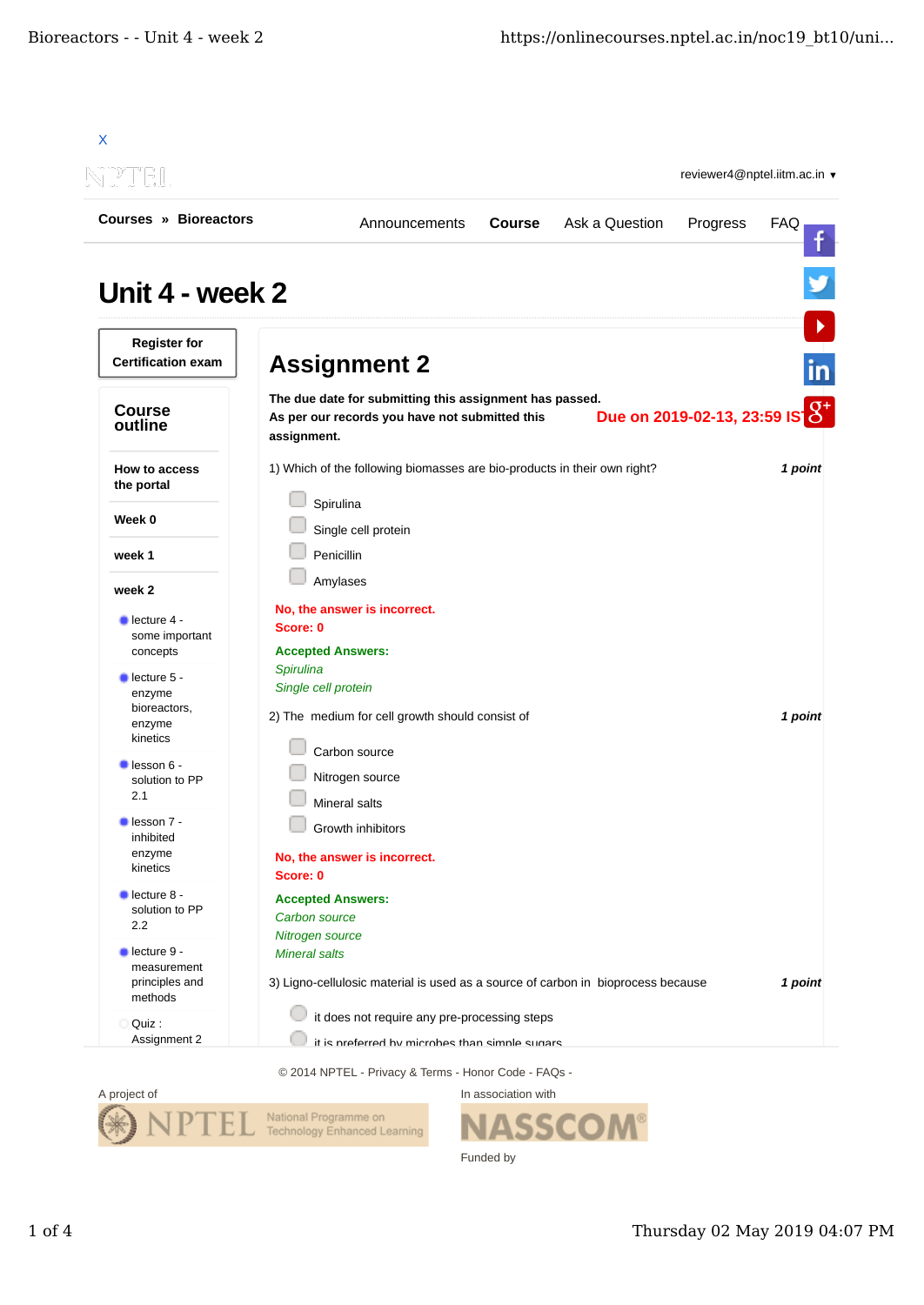| <b>Notes</b>                         |       | it is inexpensive                                                                                                                       |         |
|--------------------------------------|-------|-----------------------------------------------------------------------------------------------------------------------------------------|---------|
|                                      | ce De | 4) A limiting substrate in the medium                                                                                                   | 1 point |
| <b>Download</b>                      |       | Limits growth                                                                                                                           |         |
| <b>Interaction</b><br><b>Session</b> |       | Limits contamination                                                                                                                    |         |
|                                      |       | Limits product inhibition                                                                                                               |         |
| <b>TEXT</b><br>Transcription         |       | Limits the production of unwanted by-product                                                                                            |         |
|                                      |       | No, the answer is incorrect.                                                                                                            |         |
|                                      |       | Score: 0                                                                                                                                |         |
|                                      |       | <b>Accepted Answers:</b><br>Limits growth                                                                                               |         |
|                                      |       | 5) Which of the following statements below are true?                                                                                    | 1 point |
|                                      |       | Enzymes can be the products in a bioprocess                                                                                             |         |
|                                      |       | Enzymes can produce products of interest                                                                                                |         |
|                                      |       | Microbes can produce enzymes which help in product formation                                                                            |         |
|                                      |       | Enzymes do not take part in any bioprocess                                                                                              |         |
|                                      |       | No, the answer is incorrect.                                                                                                            |         |
|                                      |       | Score: 0                                                                                                                                |         |
|                                      |       | <b>Accepted Answers:</b><br>Enzymes can be the products in a bioprocess                                                                 |         |
|                                      |       | Enzymes can produce products of interest                                                                                                |         |
|                                      |       | Microbes can produce enzymes which help in product formation                                                                            |         |
|                                      |       | 6) In the Monod model for growth kinetics, with a single limiting substrate S, the plot of<br>substrate concentration vs growth rate is | 1 point |
|                                      |       | Linear                                                                                                                                  |         |
|                                      |       | Rectangular hyperbolic                                                                                                                  |         |
|                                      |       | Sigmoidal                                                                                                                               |         |
|                                      |       | Cannot be determined                                                                                                                    |         |
|                                      |       | No, the answer is incorrect.<br>Score: 0                                                                                                |         |
|                                      |       | <b>Accepted Answers:</b>                                                                                                                |         |
|                                      |       | Rectangular hyperbolic                                                                                                                  |         |
|                                      |       | 7) Which of the following statement/statements are true with respect to substrate utilization<br>under low level of substrate?          | 1 point |
|                                      |       | Substrate goes completely towards cell multiplication                                                                                   |         |
|                                      |       | Substrate is utilized only for product formation                                                                                        |         |
|                                      |       | Substrate is utilized for cell- maintenance activities                                                                                  |         |
|                                      |       | The rate of growth is now a difference between the true specific growth rate and endogenous<br>metabolism constant                      |         |
|                                      |       | No, the answer is incorrect.                                                                                                            |         |
|                                      |       | Score: 0                                                                                                                                |         |
|                                      |       | <b>Accepted Answers:</b><br>Substrate is utilized for cell- maintenance activities                                                      |         |
|                                      |       | The rate of growth is now a difference between the true specific growth rate and endogenous metabolisr<br>constant                      |         |
|                                      |       | 8) In non-competitive inhibition, the inhibitor binds to                                                                                | 1 point |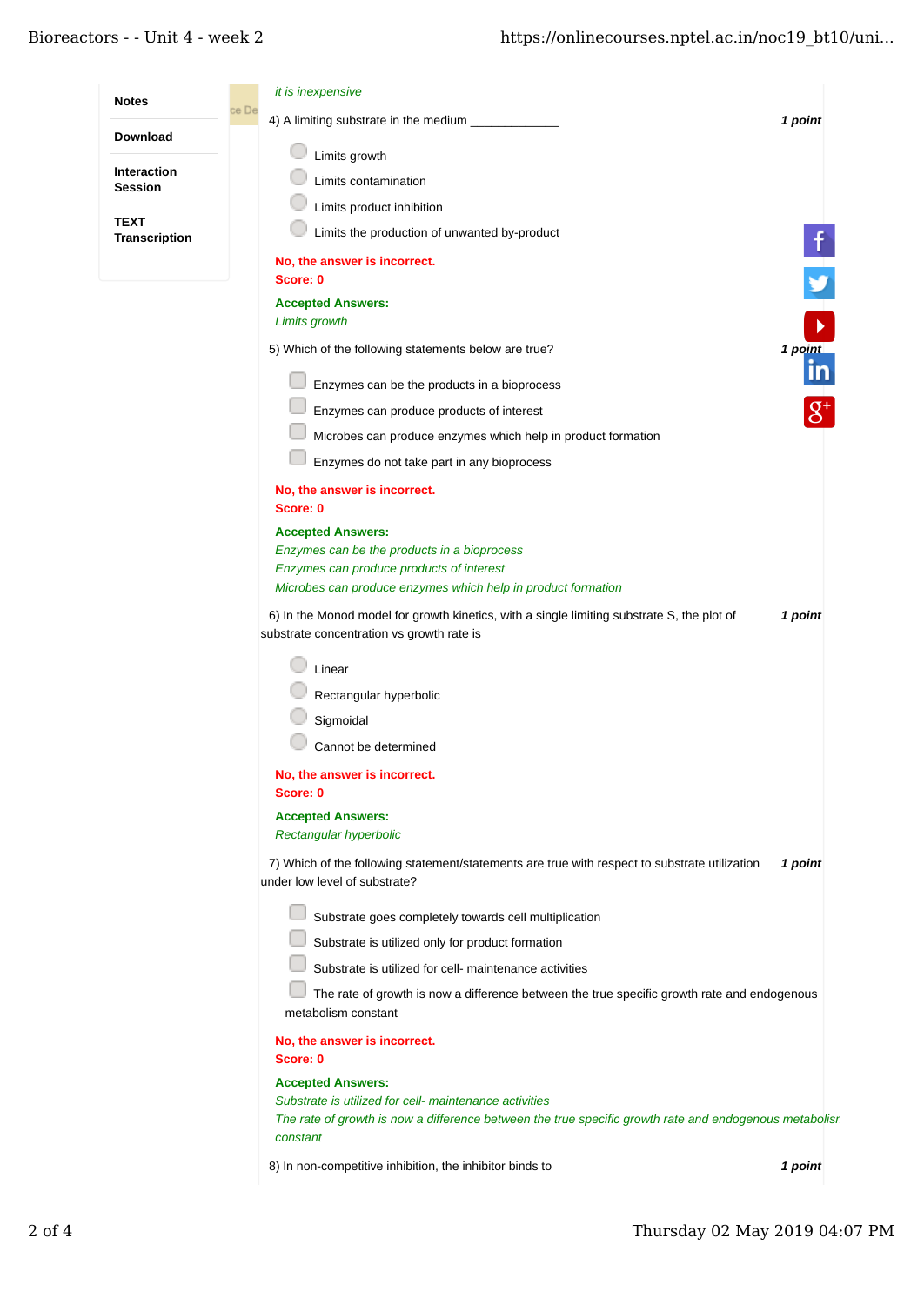|                          | Substrate                                     |                     |                        |                                                                                                        |
|--------------------------|-----------------------------------------------|---------------------|------------------------|--------------------------------------------------------------------------------------------------------|
| Enzyme                   |                                               |                     |                        |                                                                                                        |
|                          | Enzyme substrate complex                      |                     |                        |                                                                                                        |
|                          | Both the enzyme and enzyme substrate complex  |                     |                        |                                                                                                        |
|                          | No, the answer is incorrect.                  |                     |                        |                                                                                                        |
| Score: 0                 |                                               |                     |                        |                                                                                                        |
| <b>Accepted Answers:</b> | Both the enzyme and enzyme substrate complex  |                     |                        |                                                                                                        |
|                          |                                               |                     |                        | ý                                                                                                      |
| a mold                   |                                               |                     |                        | 9) Among the following, choose the suitable methods to estimate the total cell concentration of $1 pc$ |
|                          | Dry weight                                    |                     |                        |                                                                                                        |
|                          | Optical density                               |                     |                        | in                                                                                                     |
|                          | Packed cell volume                            |                     |                        |                                                                                                        |
|                          | Measuring the cell contents like DNA          |                     |                        |                                                                                                        |
|                          |                                               |                     |                        |                                                                                                        |
| Score: 0                 | No, the answer is incorrect.                  |                     |                        |                                                                                                        |
| <b>Accepted Answers:</b> |                                               |                     |                        |                                                                                                        |
| Dry weight               |                                               |                     |                        |                                                                                                        |
| Packed cell volume       | Measuring the cell contents like DNA          |                     |                        |                                                                                                        |
|                          | 10) Which of the following is true?           |                     |                        | 1 point                                                                                                |
|                          |                                               |                     |                        |                                                                                                        |
|                          | Km is dependent on the enzyme concentration   |                     |                        |                                                                                                        |
|                          | Km is independent of the enzyme concentration |                     |                        |                                                                                                        |
|                          | Vm varies with enzyme concentration           |                     |                        |                                                                                                        |
|                          | Vm does not vary with enzyme concentration    |                     |                        |                                                                                                        |
|                          | No, the answer is incorrect.                  |                     |                        |                                                                                                        |
| Score: 0                 |                                               |                     |                        |                                                                                                        |
| <b>Accepted Answers:</b> | Km is independent of the enzyme concentration |                     |                        |                                                                                                        |
|                          | Vm varies with enzyme concentration           |                     |                        |                                                                                                        |
|                          |                                               |                     |                        | 11)Consider an enzyme substrate reaction with the kinetic data given below:<br>1 point                 |
|                          |                                               |                     |                        |                                                                                                        |
|                          | $[S1] = 0.5M$                                 | $[S2]=0.2M$<br>1/V2 | $[S3] = 0.05M$<br>1/V3 |                                                                                                        |
|                          |                                               |                     |                        |                                                                                                        |
| I[M]                     | 1/V1                                          |                     |                        |                                                                                                        |
| 0<br>0.005               | 0.21<br>0.59                                  | 0.54<br>0.83        | 0.8<br>1.59            |                                                                                                        |